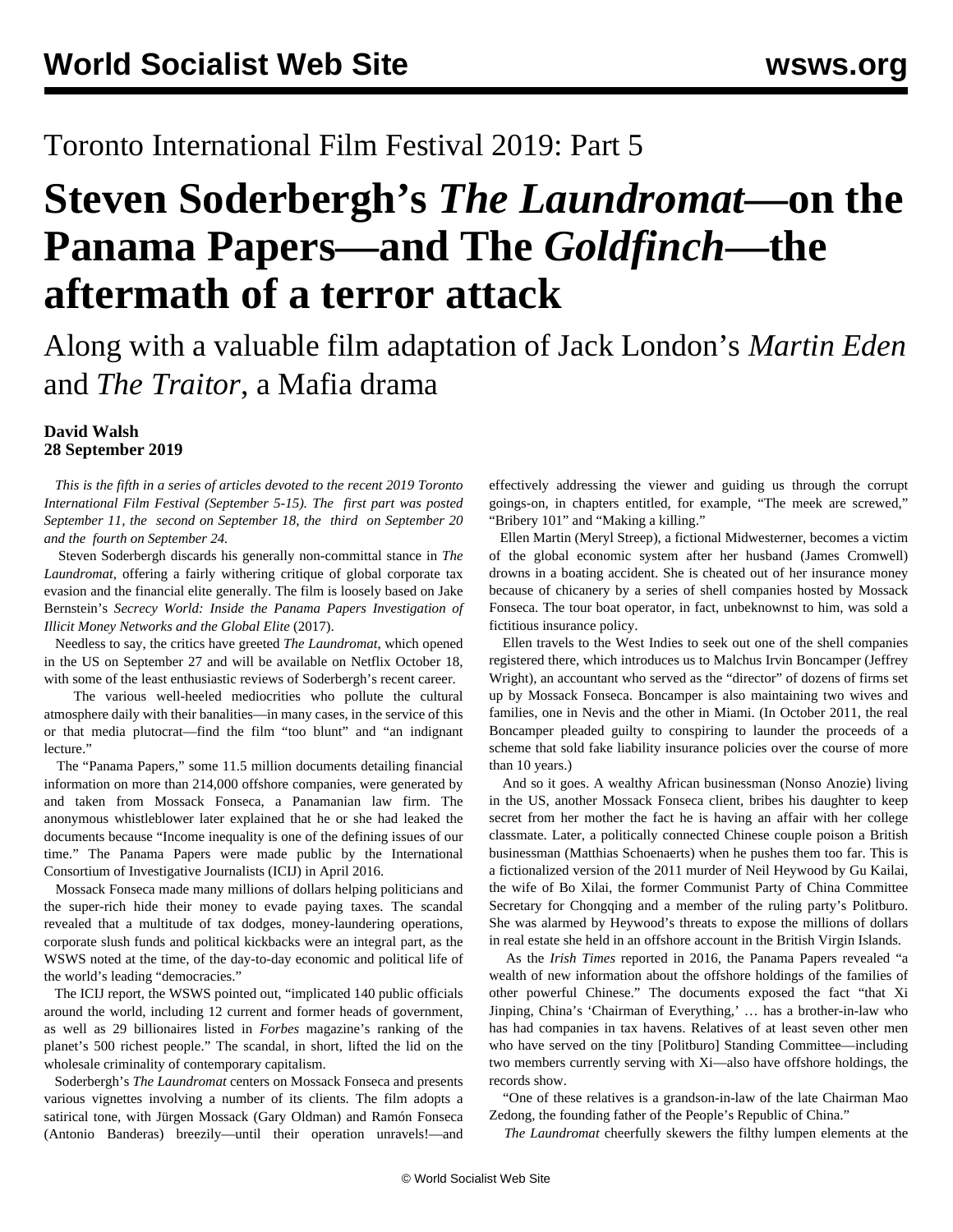top of global bourgeois society. Along the way, we learn the sociologically interesting fact that Ramón Fonseca (born 1952) had once been an adherent of radical "liberation theology" and considered joining the priesthood. Fonseca-Banderas tells us, however, he found out the "meek did *not* inherit the earth." Rather than trying to save the world, he decided that the important thing was to "save yourself." So he became a legal mouthpiece "for the not-so-meek."

 (The ICIJ notes that Jürgen Mossack, for his part, is the son of Erhard Mossack, a member of the Waffen-SS, the military wing of the SS, during World War II. The Waffen-SS was judged to be a criminal organization at the Nuremberg Trials due to its responsibility for horrifying war crimes and crimes against humanity. After the war, while still in Germany, Erhard Mossack offered his services to the US government as an informant. Later, according to the ICIJ, he "ended up in Panama, where he offered to spy, this time for the CIA, on Communist activity in nearby Cuba.")

 The film is not exactly the final word on the present global situation, and its explanations of the various economic processes are almost inevitably lacking, but its vicious, biting tone is bracing and welcome. This is what makes the critics nervous. The *Laundromat* will only encourage disaffection.

 Streep's characterization is generally convincing. For a Hollywood performer to inhabit the skin of an "ordinary American," from Trenton, Michigan in this case, almost always involves a trace of condescension, simply because the social and psychological gap is so great at this point. But Streep does a fine job of portraying a decent person made to pay, through absolutely no fault of her own, for the criminal policies of the corporate elite—and who has a few tricks of her own up her sleeve.

 *The Laundromat*'s final plea for campaign finance reform is not to be taken seriously, in the face of the damning material Soderbergh and company present about the stranglehold that wealthy swindlers hold on American and global society, but that is another story.

#### *The Goldfinch*

 *The Goldfinch*, directed by John Crowley, is based on the popular 2013 novel of the same title by Donna Tartt. It opened in the US on September 13.

 The film is narrated by Theo Decker (Ansel Elgort), whose mother died in a terrorist attack at the Metropolitan Museum of Art in New York some 15 years or so earlier. In the immediate aftermath of the bombing, Theo, then 13, stole *The Goldfinch*, a priceless work painted in 1654 by Carel Fabritius, a pupil of Rembrandt. Theo clings to the small painting, or so he thinks, through many vicissitudes.

 After his mother's death, we learn in flashbacks, Theo went to live with the wealthy, chilly family of a school-friend. The mother of this friend, Samantha Barbour (Nicole Kidman), is kind to him. Meanwhile, he visits the antiques shop of a man who died near him in the museum attack, whose daughter Pippa (Ashleigh Cummings) he becomes taken with. The dead man's partner, Hobie (Jeffrey Wright), becomes his mentor.

 Theo's alcoholic and disreputable father (Luke Wilson), with his girlfriend in tow, eventually takes the boy off to Las Vegas, where they live in a virtually deserted subdivision. There he makes friends with Boris (Aneurin Barnard), the son of a Ukrainian émigré.

 After his father's death, Theo flees to New York and goes to work for Hobie. Later he descends into doing drugs and sells fake antiques to keep the shop afloat. Little goes right for him. Even his beloved painting is taken from him. On the verge of committing suicide, Theo's life takes another dramatic twist and turn.

 There are some interesting, lifelike moments here and some interesting performances, but this is not a convincing or affecting work. *The Goldfinch* operates on the surface of current developments, making haphazard use of striking and familiar phenomena—terrorist attacks, drugs, the housing collapse, Russian/Eastern European gangsterism, etc.—to grab the viewer's attention without shedding much light on the subjects it treats or offering any deep insight into its central character's feelings and actions. Theo feels like a literary construct throughout. The film takes for granted what it needs to prove: that the original tragedy determines every unhappy chapter of his life.

 No explanation of any kind is ever offered for the museum bombing, and no connection made between the general circumstances where such an attack is possible and the other features of contemporary life that might have a bearing on the characters' situations and fates. One is drawn to the conclusion that *if only* Theo and his mother hadn't visited the museum that day, his life might have turned out idyllically.

 "If only …," in fact, runs through the viewer's mind a number of times. Nearly everything seems the result of a series of unhappy (or occasionally happy) accidents. This indicates that neither the novelist nor the filmmaker has a *coherent* grasp on what has been taking place in the world. There are various hints at Charles Dickens and *Great Expectations*, but there is very little of Dickens' drama, social outrage and incredibly varied world.

 Presumably, the museum attack is meant to be an act of pure, senseless evil. Against that, Theo saves and preserves Fabritius' *The Goldfinch*. In the novel, he thinks about "the history of people who have loved beautiful things, and looked out for them, and pulled them from the fire." The notion that high culture alone is a defense against political dangers or personal trauma is a false one, as the history of Europe—and Germany in particular—in the 20th century demonstrates.

 This is one of the many muddy and unhelpful responses to the events of 9/11 and what has come after them, along with other events in the new century.

#### *Martin Eden* **from Italy**

 *Martin Eden*, directed by Italian filmmaker Pietro Marcello, is a valuable adaptation of Jack London's well-known 1909 novel, transposed to mid-20th century Italy.

 Marcello (born 1976, *Lost and Beautiful*, 2015) stays true to the essential content and critique of the novel, in some ways improving upon London's narrative, or at least avoiding some of its detours and occasionally grandiloquent tone.

 The work concerns a phenomenon that was to have extraordinary relevance to the development of literature and art generally in the 20th century: the rise and fall of a working class artist, who experiences great popular and financial success but succumbs to toxic individualism, turning his back on the suffering and oppressed.

 Martin (Luca Marinelli), accustomed to a rough-and-tumble existence in an unnamed Italian port city (apparently Naples), earns his living as a sailor, although he already has certain aesthetic or intellectual proclivities. When he encounters Elena Orsini (Jessica Cressy), from a wealthy, liberal, cultured family, a new world opens up before his eyes.

 London writes: "And then he turned and saw the girl [Ruth in the novel]. The phantasmagoria of his brain vanished at sight of her. She was a pale, ethereal creature, with wide, spiritual blue eyes and a wealth of golden hair. He did not know how she was dressed, except that the dress was as wonderful as she. He likened her to a pale gold flower upon a slender stem. No, she was a spirit, a divinity, a goddess; such sublimated